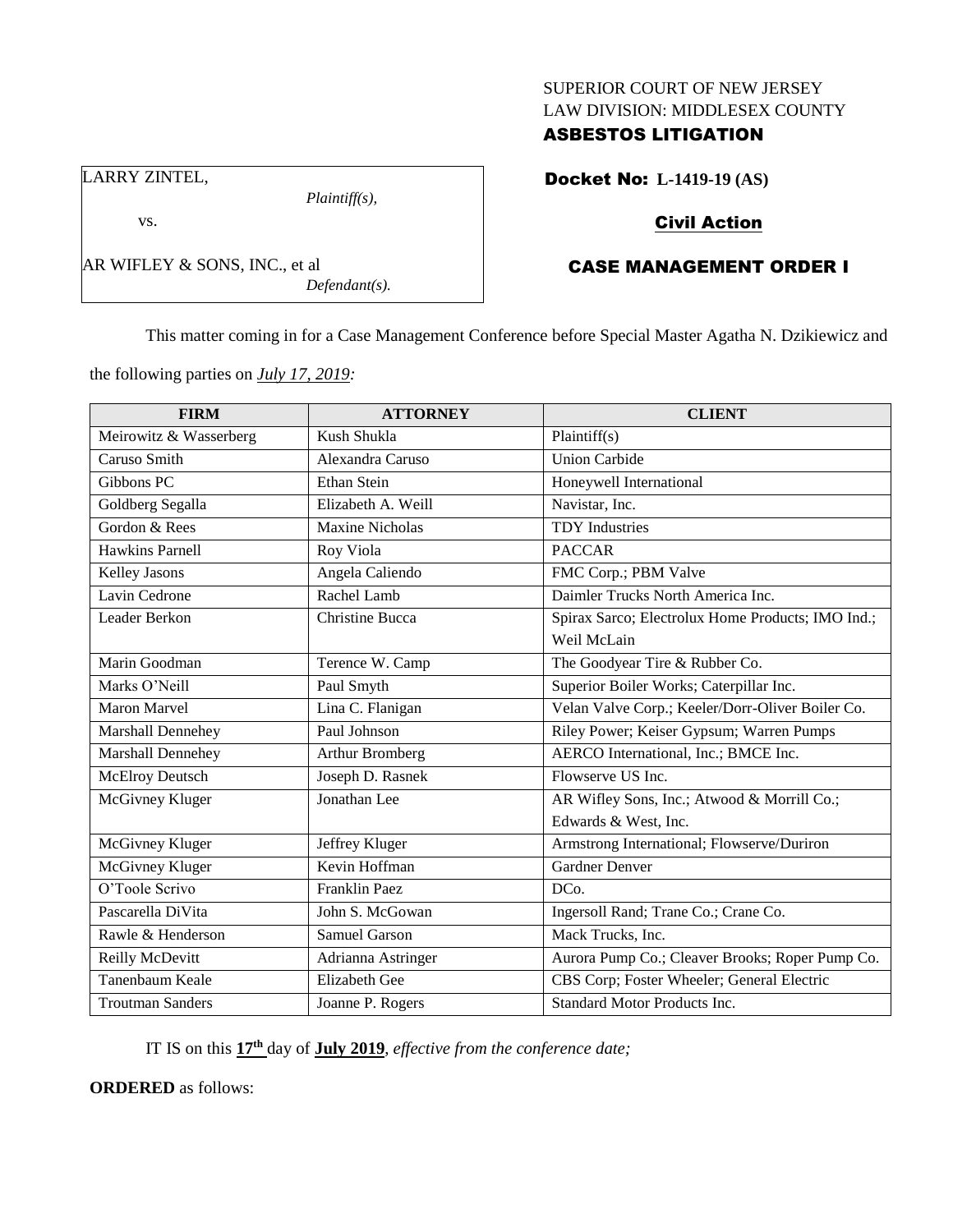Counsel receiving this Order through computerized electronic medium (E-Mail) shall be deemed by the court to have received a copy of the filed original court document. Any document served pursuant to this Order shall be deemed to be served by mail pursuant to *R*.1:5-2.

Defense counsel shall notify plaintiff's counsel within thirty (30) days of the date of this Order if their client was incorrectly named in the Complaint. Counsel may be barred from raising this defense at a later time for failure to comply.

Any jurisdictional motions must be filed in accordance with the Court Rules or be waived.

Any *forum non conveniens* motions must be filed as soon as practicable; once sufficient discovery is conducted so that the motion may be properly brought.

## **DISCOVERY**

| July 31, 2019      | Defendants shall serve answers to standard interrogatories by this date.                                                                                                                                    |
|--------------------|-------------------------------------------------------------------------------------------------------------------------------------------------------------------------------------------------------------|
| August 9, 2019     | Plaintiff shall propound supplemental interrogatories and document requests by this date.                                                                                                                   |
| September 13, 2019 | Defendants shall serve answers to supplemental interrogatories and document requests by this<br>date.                                                                                                       |
| August 9, 2019     | Defendants shall propound supplemental interrogatories and document requests by this date.                                                                                                                  |
| September 13, 2019 | Plaintiff shall serve answers to supplemental interrogatories and document requests by this<br>date.                                                                                                        |
| October 18, 2019   | Fact discovery, including depositions, shall be completed by this date. Plaintiff's counsel shall<br>contact the Special Master within one week of this deadline if all fact discovery is not<br>completed. |
| October 18, 2019   | Depositions of corporate representatives shall be completed by this date.                                                                                                                                   |

## **EARLY SETTLEMENT**

November 8, 2019 Settlement demands shall be served on all counsel and the Special Master by this date.

## **MEDICAL EXPERT REPORT**

- November 1, 2019 Plaintiff shall serve medical expert reports by this date.
- November 1, 2019 Upon request by defense counsel, plaintiff is to arrange for the transfer of pathology specimens and x-rays, if any, by this date.
- January 31, 2020 Defendants shall identify its medical experts and serve medical reports, if any, by this date. In addition, defendants shall notify plaintiff's counsel (as well as all counsel of record) of a joinder in an expert medical defense by this date.

 $\_$  , and the set of the set of the set of the set of the set of the set of the set of the set of the set of the set of the set of the set of the set of the set of the set of the set of the set of the set of the set of th